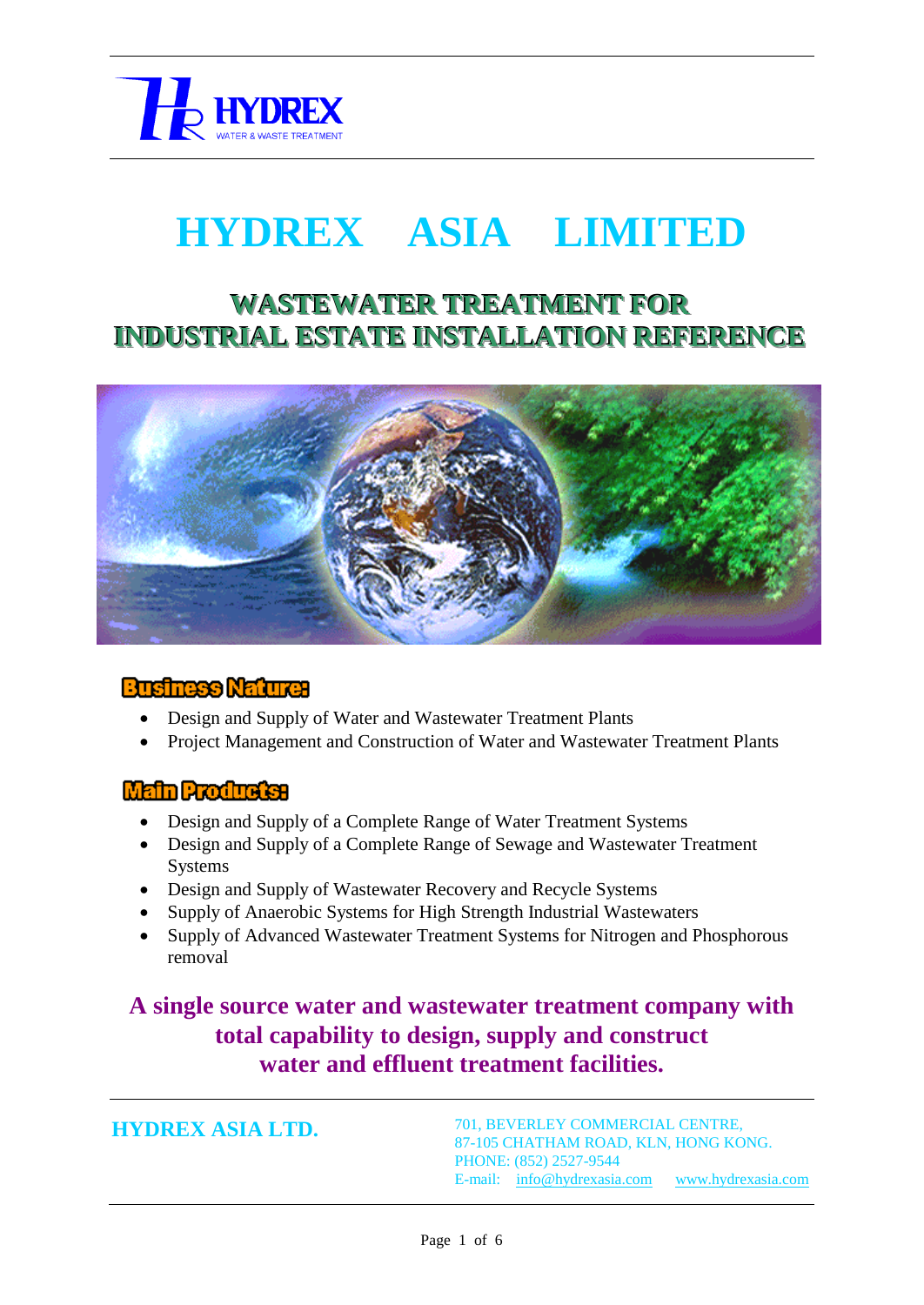

## **HYDREX –– Wastewater Treatment for Industrial Estate**

#### **Project A**

In 1993, Hydrex designed and constructed an centralized wastewater treatment plant Phase 1, capacity of 4,000 cu. meter per day, for the Light Industry & Science Park (LISP-I) of the Philippines in Cabuyao, Laguna. The plant was equipment the with most efficient aeration system and process tanks. The developer was fully satisfied with the design and performance of the plant. Thus, Hydrex was awarded the Phase 2 expansion for the same Park in 1994.

Again, in 1995, the same developer ordered a duplicate plant LISP-II in Calamba.

After that, in early 1997, the join-vent companies of the same developer bought two similar centralized wastewater treatment plants for the industrial parks in Cebu and Batangas. Although all equipment and tanks was shipped in early 1998 to the site, due to the 1997 Asian Financial Crisis, very few tenants moved in these parks in the following 14 years. The equipment and tanks were stored on site during that period. Until 2012 and 2013, the equipment all tanks were installed and commissioned, all of them were functioned and looked like new ones. The credits go Hydrex's design and materials of construction of the plants.

Due to such credits, Hydrex was again awarded the  $6<sup>th</sup>$  wastewater treatment plant contract in April of 2015.



Centralized Wastewater Treatment Plant for Light Industry & Science Park of the Philippines (LISP-I) in Cabuyao, Laguna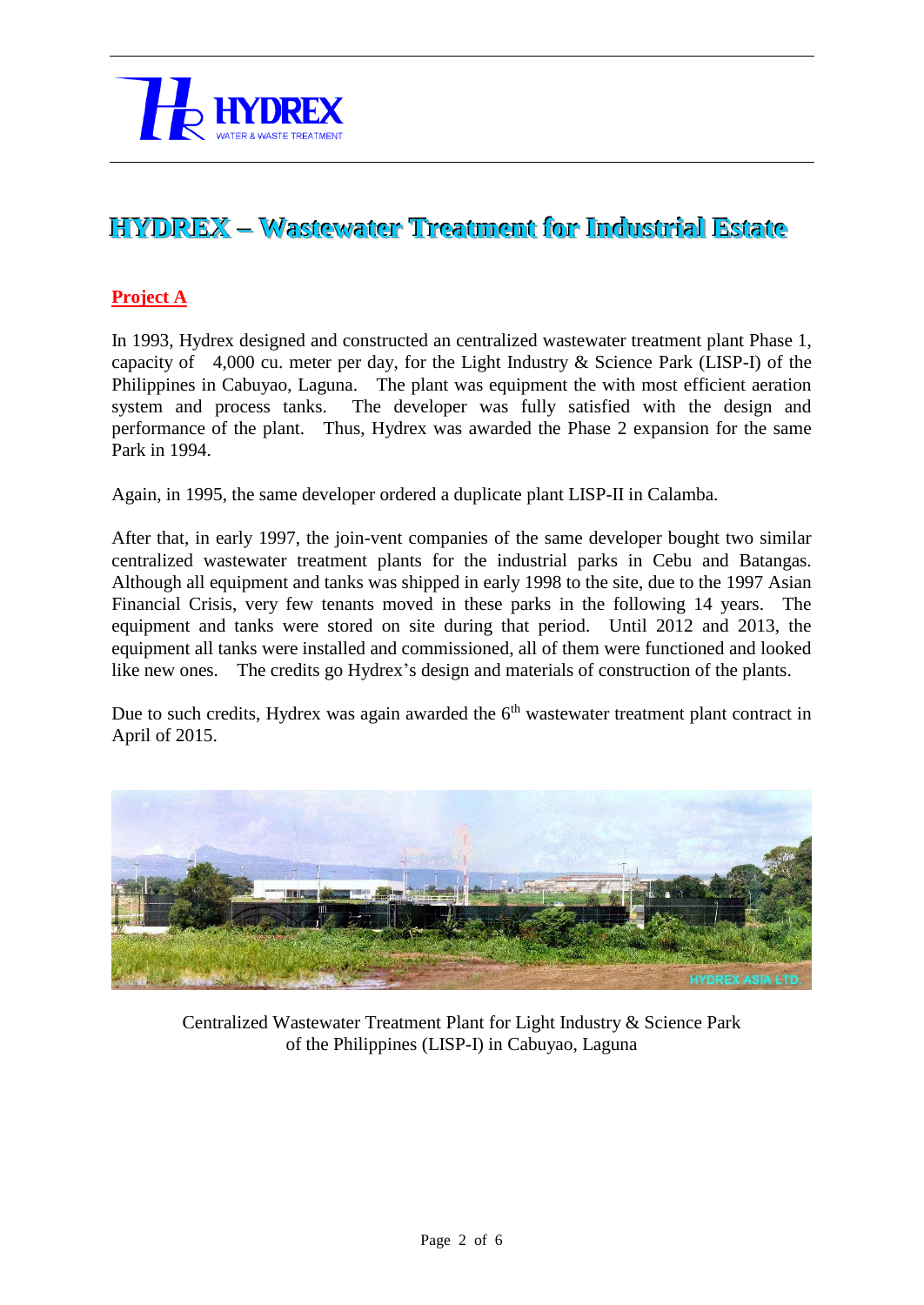

#### **Project B**



**Model of Water & Wastewater Treatment Plant**

In 1997, Hydrex was appointed by a Japanese main contractor to construct a water and wastewater treatment plant, Phase I, in an industrial park located at the rural area of Jakarta, Indonesia. Hydrex utilized the most advanced modular tank design to construct the plant in order to enhance the attractive appearance and to simplify the maintenance. The outstanding design and quality of the plant were much appreciated by end user.



**Wastewater Treatment Plant**



**Water Treatment Plant**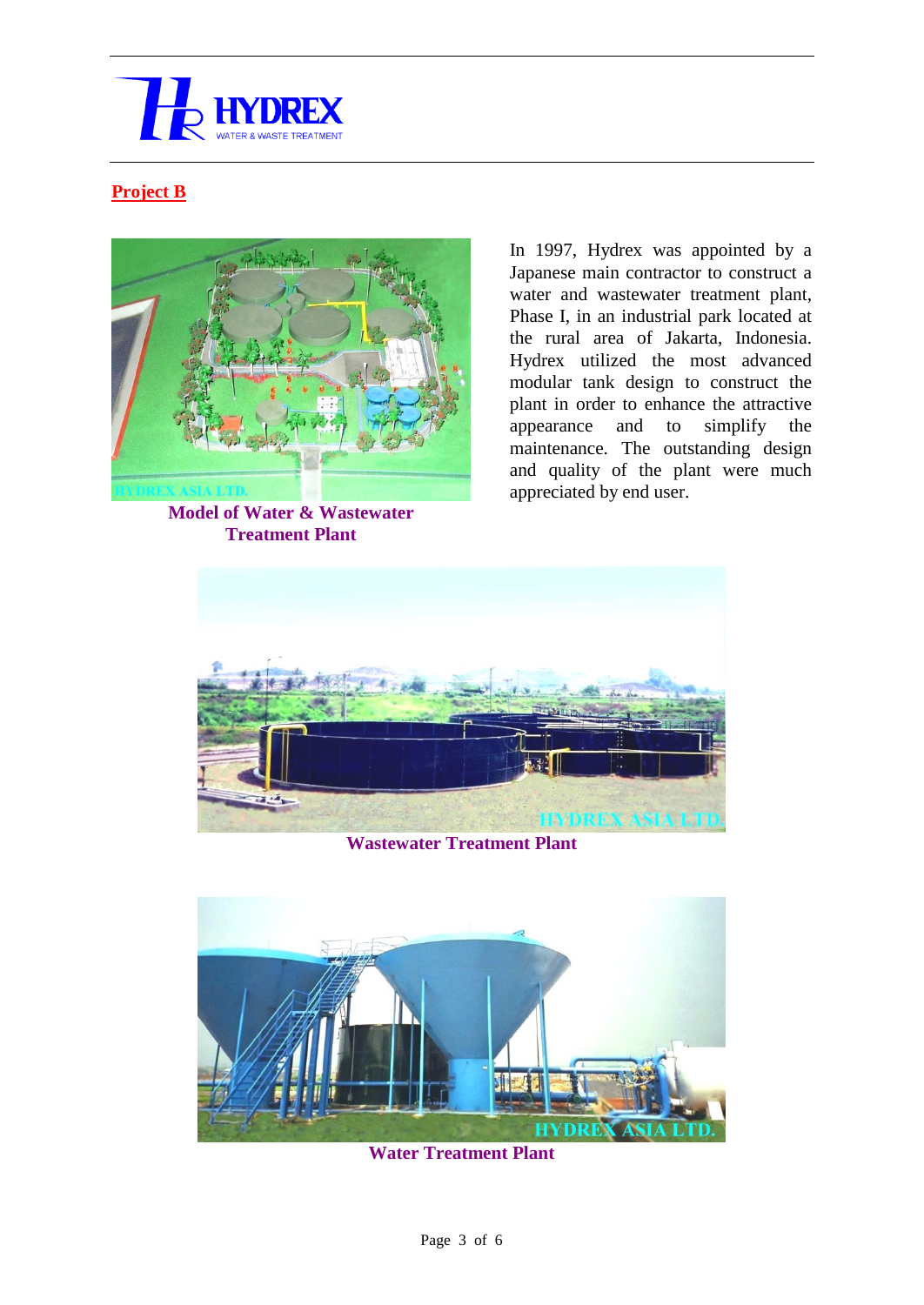

#### **Project C**

In 2011 and 2013, the Owner of Project B awarded the wastewater treatment plant expansion contracts to design and supply the Phase 2 and Phase 3 expansion of the modular plants respectively due the outstanding plant design. In addition, the low operating / maintenance with the attractive appearance were much appreciated by owner and tenants.



**Neutralization Tank and a Biological Treatment Concentric Module**



**Aerobic Sludge Digester**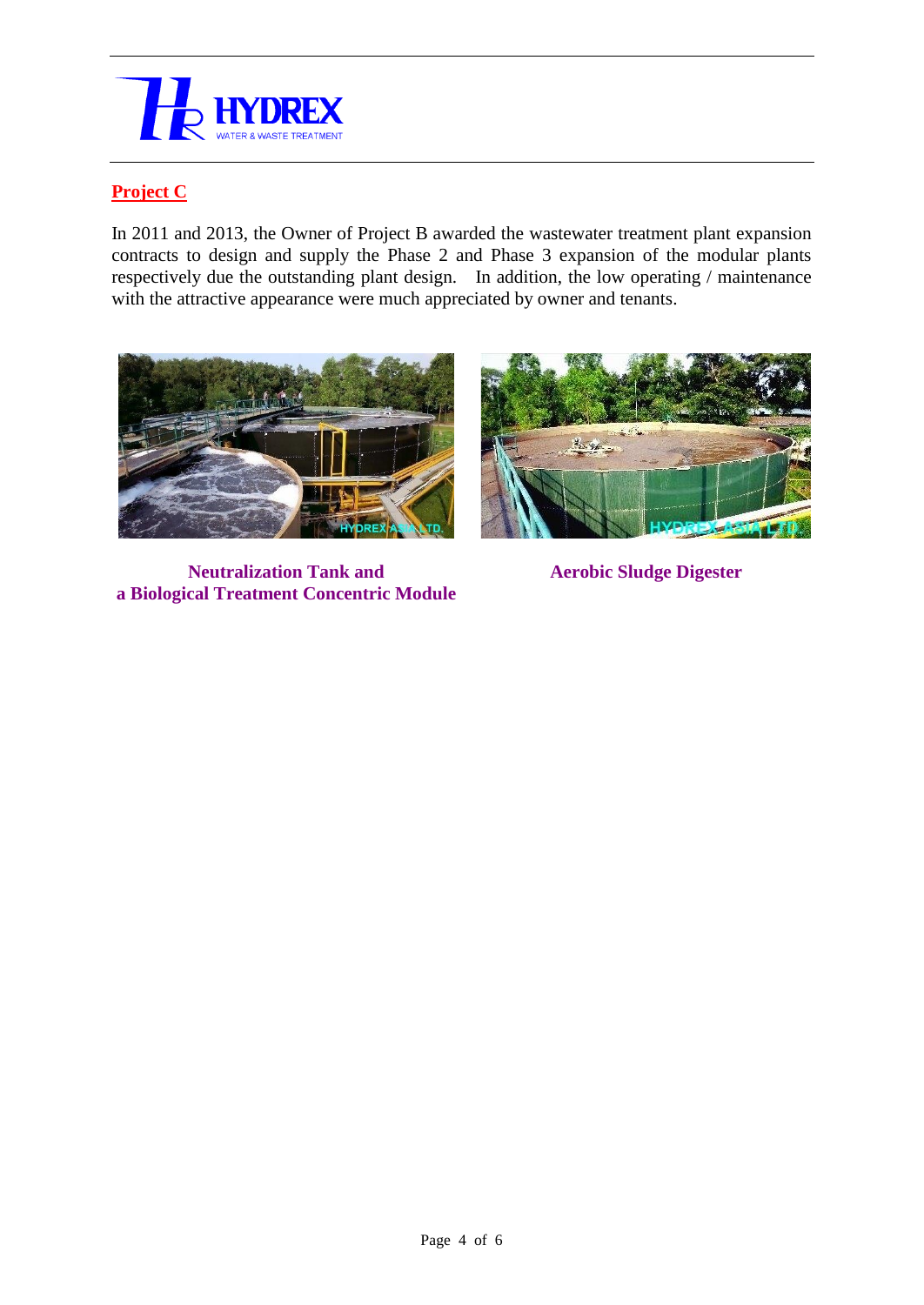

#### **Project D**

In 1998, among strong competition between local and overseas contractors, Hydrex won the contract of design and supply of a wastewater treatment plant for the First Philippine Industrial Park (FPIP), Sto. Tomas, Batangas, Philippines. The treatment capacity of wastewater treatment plant was 2,200 cu. meter per day.

In 2000, since the first wastewater treatment plant met all the expectations from the developer, another wastewater treatment plant (No.2) contract was awarded to Hydrex for the next site. The treatment capacity of this wastewater treatment plant was 4,256 cu. meter per day.

In 2006, the developer commissioned Hydrex to expanded the treatment system from 4,256 increased to 12,256 cu. meter per day.

In 2013, the management company of the same group accepted the energy savings recommendation of Hydrex. The aeration equipment was upgraded and commissioned in early 2014 and that reduced about 30% of the energy for the aeration.



**Wastewater Treatment Plant**

**The wastewater treatment plant with the most efficient surface aerators for FPIP in Sto. Tomas, Batangas, Philippines**